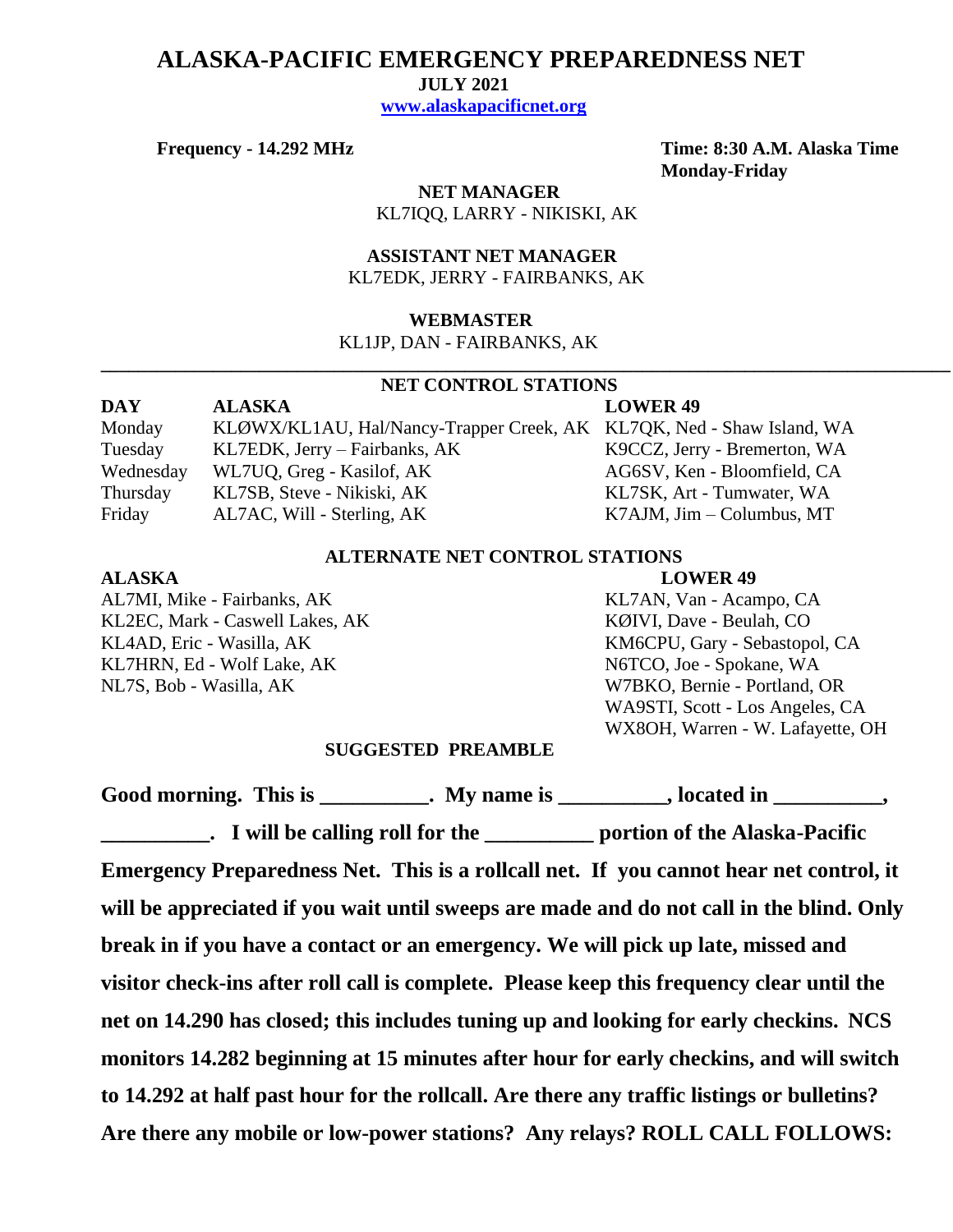|                        | <b>LOWER 49 - JULY 2021</b> |                     | <b>DATE</b> | <b>DATE</b> | <b>DATE</b> | <b>DATE</b> | <b>DATE</b> | <b>DATE</b> |
|------------------------|-----------------------------|---------------------|-------------|-------------|-------------|-------------|-------------|-------------|
| <b>KL7AN</b>           | Van                         | Acampo, CA          |             |             |             |             |             |             |
| KJ6LJK                 | Richard                     | Angels Camp, CA     |             |             |             |             |             |             |
| KL4QG                  | Joe                         | Annapolis, MD       |             |             |             |             |             |             |
| N6TEZ                  | Al                          | Anza, CA            |             |             |             |             |             |             |
| KL7HM                  | Hugh                        | Apache Junction, AZ |             |             |             |             |             |             |
| N6WAS                  | Ron                         | Arroyo Grande, CA   |             |             |             |             |             |             |
| W7ZF                   | Herb                        | Bellevue, WA        |             |             |             |             |             |             |
| W7SCY                  | <b>Bob</b>                  | Bend, OR            |             |             |             |             |             |             |
| KØIVI                  | Dave                        | Beulah, CO          |             |             |             |             |             |             |
| $\operatorname{AG6SV}$ | Ken                         | Bloomfield, CA      |             |             |             |             |             |             |
| K9CCZ                  | Jerry                       | Bremerton, WA       |             |             |             |             |             |             |
| KL7AB                  | <b>Bob</b>                  | Chehalis, WA        |             |             |             |             |             |             |
| N7ZYS                  | Neil                        | Chewelah, WA        |             |             |             |             |             |             |
| K7AJM                  | Jim                         | Columbus, MT        |             |             |             |             |             |             |
| K7OOS                  | Harold                      | Coos Bay, OR        |             |             |             |             |             |             |
| W7BBA                  | $\text{Jim}`$               | Cottage Grove, OR   |             |             |             |             |             |             |
| VE6NL                  | Neal                        | Empress, AB         |             |             |             |             |             |             |
| W7RMH                  | Rick                        | Everett, WA         |             |             |             |             |             |             |
| W7ADB                  | John                        | Federal Way, WA     |             |             |             |             |             |             |
| AF7MU                  | <b>Rusty</b>                | Florence, OR        |             |             |             |             |             |             |
| KA6WAG                 | Robert                      | Florence, OR        |             |             |             |             |             |             |
| K7LWF                  | Lyman                       | Gig Harbor, WA      |             |             |             |             |             |             |
| AB7LH                  | Gene                        | Grape View, WA      |             |             |             |             |             |             |
| W7ISP                  | Mike                        | Ione, WA            |             |             |             |             |             |             |

 $\overline{\mathcal{N}}$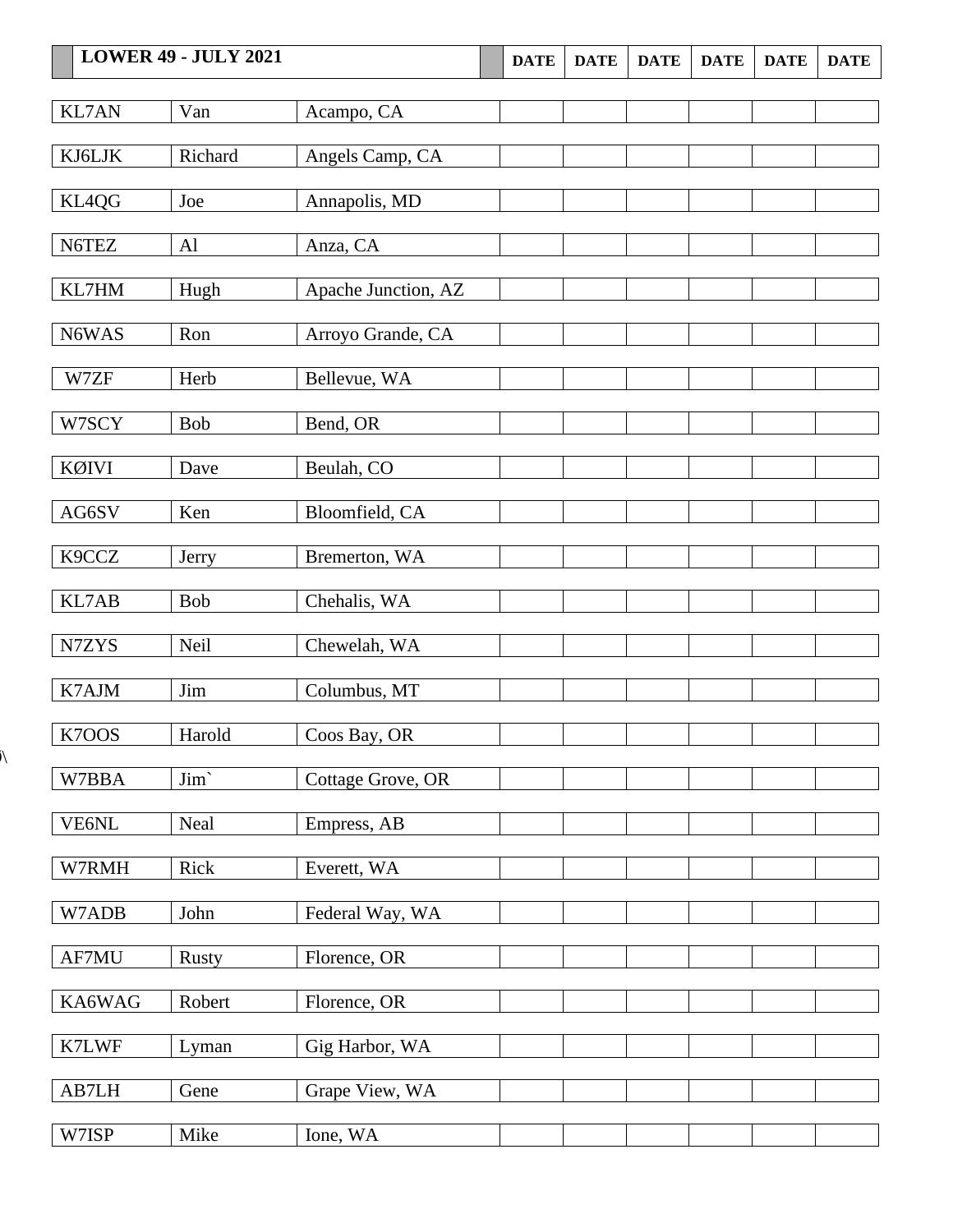| KF7WI         | Dwight       | Kelso, WA         |  |  |  |
|---------------|--------------|-------------------|--|--|--|
| AD6RH         | Jeff         | Livermore, CA     |  |  |  |
| WA9STI        | Scott        | Los Angeles, CA   |  |  |  |
| <b>KA7ZEM</b> | Jerry        | Mesa, AZ          |  |  |  |
| KV4I          | Roger        | Oregon            |  |  |  |
| KF7RCO        | Roeland      |                   |  |  |  |
|               |              | Phoenix, AZ       |  |  |  |
| K6YBV         | Bob          | Placerville, CA   |  |  |  |
| VE7OFA        | Robert       | Port Alberni, BC  |  |  |  |
| W7BKO         | Bernie       | Portland, OR      |  |  |  |
| KJ7IGS        | Paul         | Port Orchard, WA  |  |  |  |
| <b>KB7PYF</b> | Charlie      | Poulsbo, WA       |  |  |  |
| KX6Q          | Les          | Redding, CA       |  |  |  |
|               |              |                   |  |  |  |
| N6BOW         | Doug         | Redding, CA       |  |  |  |
| K1HEK         | Harold       | Rochester, WA     |  |  |  |
| KM6OWL        | Mark         | San Jose, CA      |  |  |  |
| K7GU          | Karl         | Santa, ID         |  |  |  |
| KM6PRP        | Henry        | Santa Barbara, CA |  |  |  |
| K7SK          | <b>Steve</b> | Seattle, WA       |  |  |  |
| KM6CPU        | Gary         | Sebastopol, CA    |  |  |  |
|               |              |                   |  |  |  |
| KL7QK         | Ned          | Shaw Island, WA   |  |  |  |
| N6TCO         | Joe          | Spokane, WA       |  |  |  |
| AK7YT         | Glenn        | Stockton, CA      |  |  |  |
| WA6PWP        | <b>Bill</b>  | Stockton, CA      |  |  |  |
| <b>KL1KW</b>  | Dave         | Tacoma, WA        |  |  |  |
| W7OZM         | Randy        | Troutdale, OR     |  |  |  |
|               |              |                   |  |  |  |
| KL7SK         | Art          | Tumwater, WA      |  |  |  |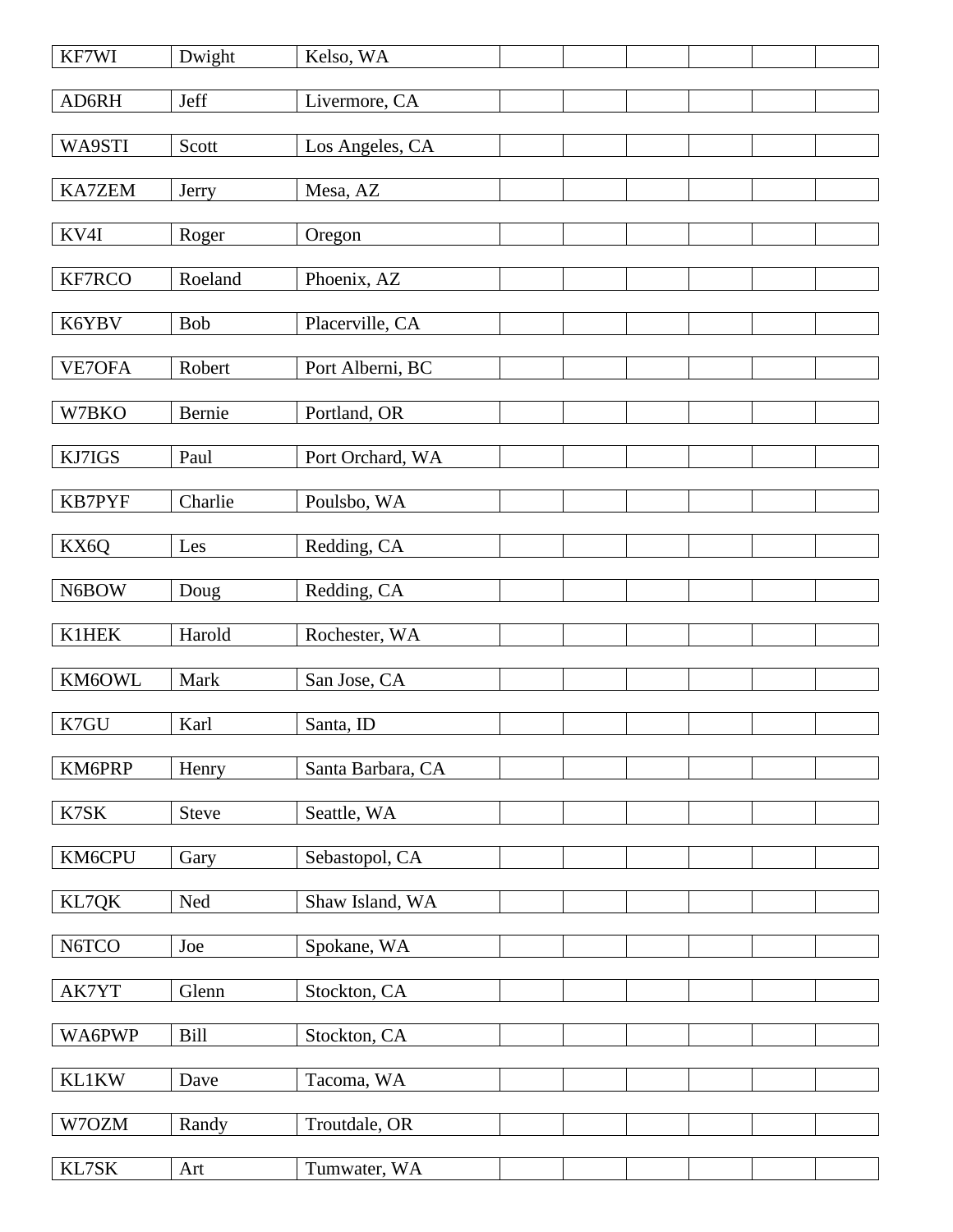| KL7LL         | John        | Valley, WA         |  |  |  |
|---------------|-------------|--------------------|--|--|--|
|               |             |                    |  |  |  |
| <b>KA7ZQW</b> | Terry       | Vancouver, WA      |  |  |  |
|               |             |                    |  |  |  |
| W6SGJ         | Dick        | Vancouver, WA      |  |  |  |
|               |             |                    |  |  |  |
| WX8OH         | Warren      | W. Lafayette, OH   |  |  |  |
|               |             |                    |  |  |  |
| W7UMX         | <b>MARS</b> | Whidbey Island, WA |  |  |  |
|               |             |                    |  |  |  |
| W9JDW         | Jim         | Washington, IN     |  |  |  |

## **LOWER 49 TOTAL**

## **TOTAL CHECK-INS (INCLUDING VISITORS)**

## **TOTAL FORMAL TRAFFIC**

|                | VISITORS - LOWER 49 - JULY 2021 |                 | <b>DATE</b> | DATE | <b>DATE</b> | <b>DATE</b> | <b>DATE</b> | <b>DATE</b> |
|----------------|---------------------------------|-----------------|-------------|------|-------------|-------------|-------------|-------------|
| <b>STATION</b> | <b>NAME</b>                     | <b>LOCATION</b> |             |      |             |             |             |             |
|                |                                 |                 |             |      |             |             |             |             |
|                |                                 |                 |             |      |             |             |             |             |
|                |                                 |                 |             |      |             |             |             |             |
|                |                                 |                 |             |      |             |             |             |             |
|                |                                 |                 |             |      |             |             |             |             |
|                |                                 |                 |             |      |             |             |             |             |
|                |                                 |                 |             |      |             |             |             |             |
|                |                                 |                 |             |      |             |             |             |             |
|                |                                 |                 |             |      |             |             |             |             |
|                |                                 |                 |             |      |             |             |             |             |
|                |                                 |                 |             |      |             |             |             |             |
|                |                                 |                 |             |      |             |             |             |             |
|                |                                 |                 |             |      |             |             |             |             |
|                |                                 |                 |             |      |             |             |             |             |
|                |                                 |                 |             |      |             |             |             |             |
|                |                                 |                 |             |      |             |             |             |             |
|                |                                 |                 |             |      |             |             |             |             |
|                |                                 |                 |             |      |             |             |             |             |
|                |                                 |                 |             |      |             |             |             |             |
|                |                                 |                 |             |      |             |             |             |             |
|                |                                 |                 |             |      |             |             |             |             |
|                |                                 |                 |             |      |             |             |             |             |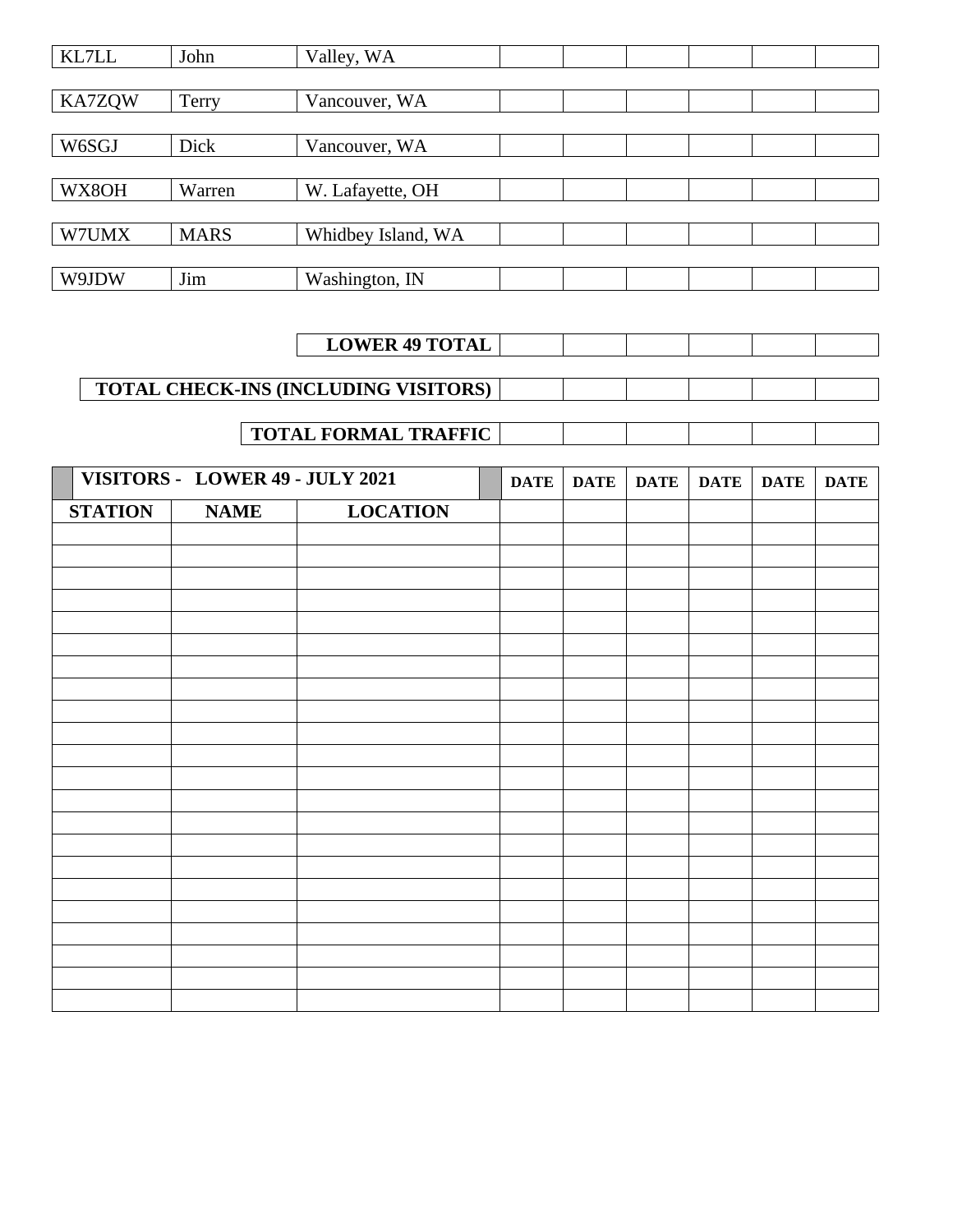| <b>ALASKA - JULY 2021</b> |            | <b>DATE</b>       | <b>DATE</b> | <b>DATE</b> | <b>DATE</b> | <b>DATE</b> | <b>DATE</b> |  |
|---------------------------|------------|-------------------|-------------|-------------|-------------|-------------|-------------|--|
|                           |            |                   |             |             |             |             |             |  |
| KL7ICB                    | John       | Anchorage, AK     |             |             |             |             |             |  |
| KL7QZ                     | John       | Anchorage, AK     |             |             |             |             |             |  |
| KL7YK                     | Ron        | Anchorage, AK     |             |             |             |             |             |  |
| KL4EH                     | Jeff       | Anchor Point, AK  |             |             |             |             |             |  |
| NL7SP                     | Ken        | Bethel, AK        |             |             |             |             |             |  |
| KL7WG                     | Bill       | Big Lake, AK      |             |             |             |             |             |  |
| KL2EC                     | Mark       | Caswell Lakes, AK |             |             |             |             |             |  |
| KL2GS                     | Mac        | Central, AK       |             |             |             |             |             |  |
| <b>KL7AAR</b>             | Jason      | Clam Gulch, AK    |             |             |             |             |             |  |
| AL7C                      | Justin     | Copper Center, AK |             |             |             |             |             |  |
| <b>ALØU</b>               | Art        | Council, AK       |             |             |             |             |             |  |
| AL7MI                     | Mike       | Fairbanks, AK     |             |             |             |             |             |  |
| AL7Y                      | Scott      | Fairbanks, AK     |             |             |             |             |             |  |
| <b>KL4LQ</b>              | Gene       | Fairbanks, AK     |             |             |             |             |             |  |
| <b>KL7EBF</b>             | <b>Bob</b> | Fairbanks, AK     |             |             |             |             |             |  |
| <b>KL7EDK</b>             | Jerry      | Fairbanks, AK     |             |             |             |             |             |  |
| <b>KL7FQQ</b>             | Rose       | Fairbanks, AK     |             |             |             |             |             |  |
| WL7GX                     | Jerry      | Fairbanks, AK     |             |             |             |             |             |  |
| KL2PM                     | Rick       | Glacier View, AK  |             |             |             |             |             |  |
| KL2UH                     | Ernie      | Gustavus, AK      |             |             |             |             |             |  |
| KL7YXF                    | Lynn       | Haines, AK        |             |             |             |             |             |  |
| KL4RH                     | Allan      | Homer, AK         |             |             |             |             |             |  |
| N7UTV                     | Fred       | Homer, AK         |             |             |             |             |             |  |
| NL7WK                     | Tom        | Homer, AK         |             |             |             |             |             |  |
| WL7FH                     | Debbie     | Homer, AK         |             |             |             |             |             |  |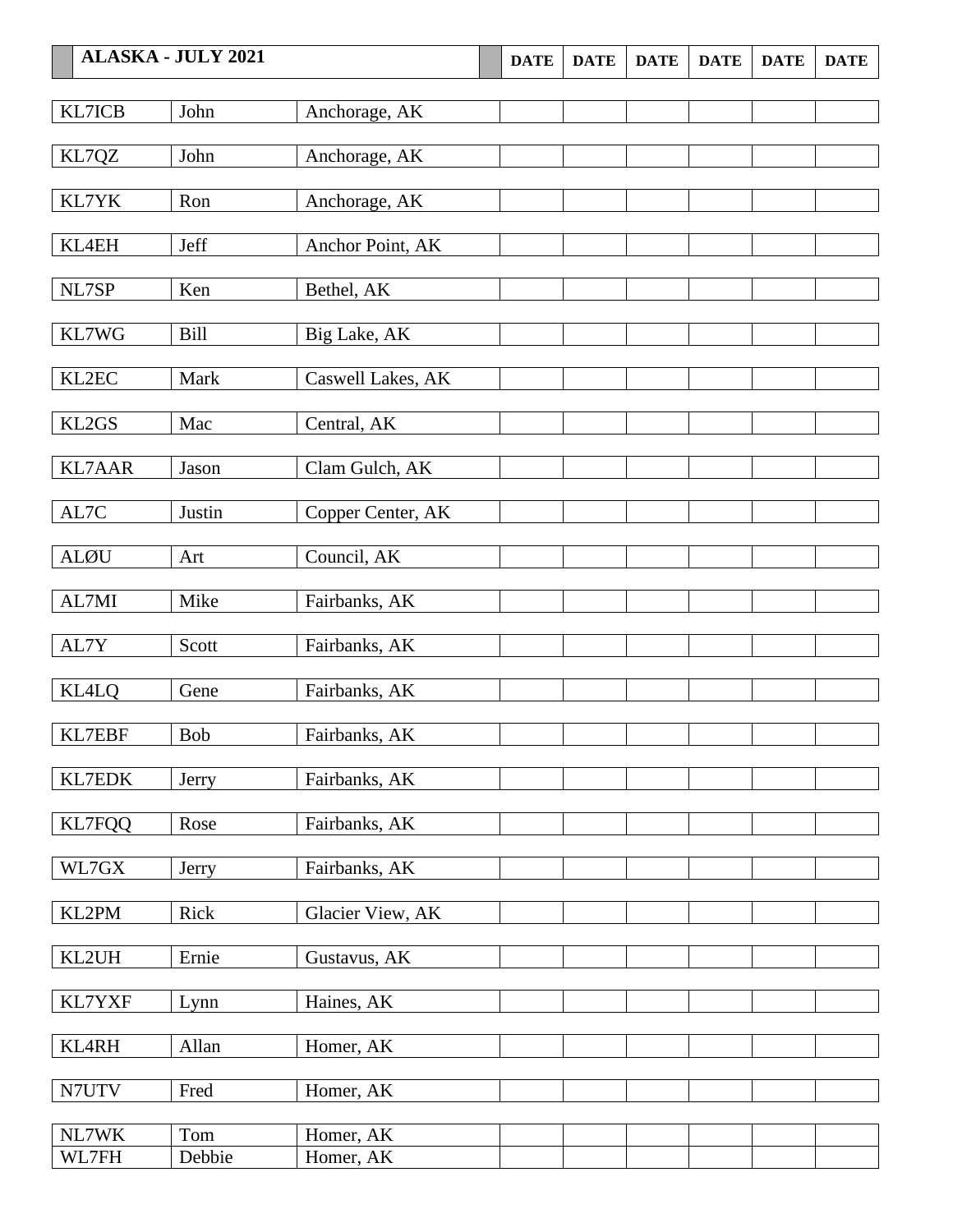| WL7PM  | Dean          | Homer, AK        |  |  |  |
|--------|---------------|------------------|--|--|--|
| KLØQZ  | Glenn         | Juneau, AK       |  |  |  |
|        |               |                  |  |  |  |
| KL7IWC | Larry         | Juneau, AK       |  |  |  |
| KL7JJB | Delores       | Juneau, AK       |  |  |  |
|        |               |                  |  |  |  |
| NL3A   | Bill          | Juneau, AK       |  |  |  |
| WL7BKA | Dave          | Juneau, AK       |  |  |  |
|        |               |                  |  |  |  |
| WL7UQ  | Greg          | Kasilof, AK      |  |  |  |
| WL7UR  | Karen         | Kasilof, AK      |  |  |  |
| KL7IZH | Steve         | Kenai, AK        |  |  |  |
|        |               |                  |  |  |  |
| KL7RHJ | Bill          | Kenai, AK        |  |  |  |
|        |               |                  |  |  |  |
| KL4CA  | Saunya        | Ketchikan, AK    |  |  |  |
| KL4CB  | Allen         | Ketchikan, AK    |  |  |  |
|        |               |                  |  |  |  |
| KL7GIH | Chris         | Ketchikan, AK    |  |  |  |
|        |               |                  |  |  |  |
| KL7NC  | Bob           | Ketchikan, AK    |  |  |  |
| NL7LL  | Gary          | Ketchikan, AK    |  |  |  |
|        |               |                  |  |  |  |
| WL7AUV | Leroy         | Ketchikan, AK    |  |  |  |
|        |               |                  |  |  |  |
| WL7N   | Mark          | Ketchikan, AK    |  |  |  |
|        |               |                  |  |  |  |
| AL7LW  | Larry         | Nikiski, AK      |  |  |  |
| AL7LX  | <b>Brenda</b> | Nikiski, AK      |  |  |  |
| KL7IQQ |               | Nikiski, AK      |  |  |  |
|        | Larry         |                  |  |  |  |
| KL7SB  | Steve         | Nikiski, AK      |  |  |  |
|        |               |                  |  |  |  |
| KL7JHR | Dennis        | Ninilchik, AK    |  |  |  |
| KL7KL  | Martha        | Ninilchik, AK    |  |  |  |
|        |               |                  |  |  |  |
| KL7JFT | Don           | Palmer, AK       |  |  |  |
| KL2FA  | Carol         | Palmer, AK       |  |  |  |
|        |               |                  |  |  |  |
| N7FXX  | Claude        | Palmer, AK       |  |  |  |
|        |               |                  |  |  |  |
| WL7UL  | John          | Peters Creek, AK |  |  |  |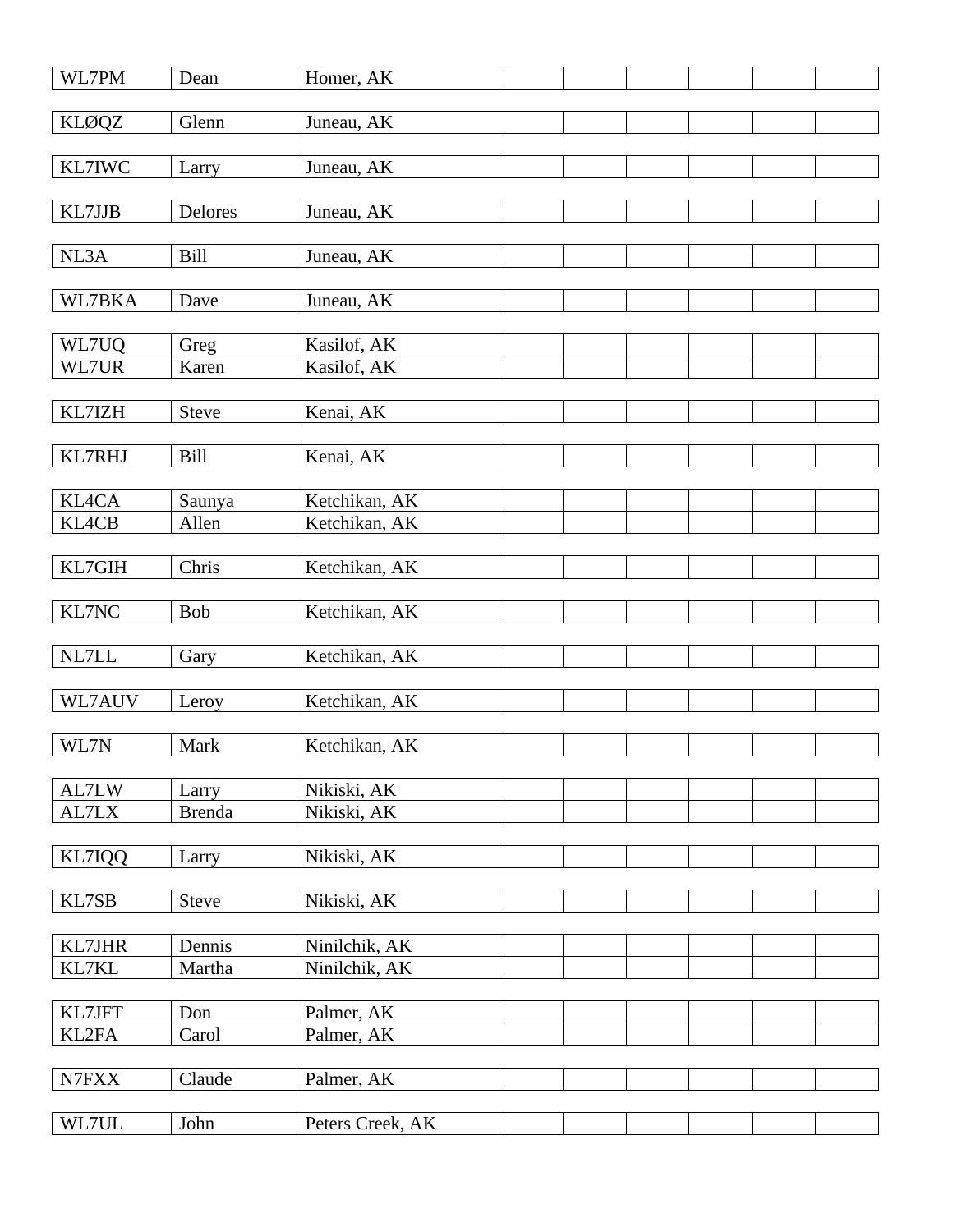| <b>KE7FXM</b> | Jimmy     | Prince of Wales Isl., AK             |  |  |
|---------------|-----------|--------------------------------------|--|--|
| ${\bf AL8R}$  | Ben       | Sitka, AK                            |  |  |
| KL3TC         | Tom       | Soldotna, AK                         |  |  |
| <b>WA1FVJ</b> | <b>ED</b> |                                      |  |  |
|               |           | Soldotna, AK                         |  |  |
| AL7AC         | Will      | Sterling, AK                         |  |  |
| KL3CV         | Tim       | Sterling, AK                         |  |  |
| <b>KL7NN</b>  | Skip      | Sterling, AK                         |  |  |
| WL7UP         | Ward      | Sterling, AK                         |  |  |
| <b>KLØWX</b>  | Hal       | Trapper Creek, AK                    |  |  |
| KL1AU         | Nancy     | Trapper Creek, AK                    |  |  |
| KL7HRO        | Dennis    | Two Rivers, AK                       |  |  |
| KL1IO         | Jim       | Valdez, AK                           |  |  |
| KL4AD         | Eric      | Wasilla, AK                          |  |  |
| KL5AX         | Mike      | Wasilla, AK                          |  |  |
| <b>KL7ILA</b> | Mike      | Wasilla, AK                          |  |  |
| <b>KL7IRE</b> | Zanna     | Wasilla, AK                          |  |  |
| NL7S          | Bob       | Wasilla, AK                          |  |  |
| N7MVR         | Paul      | Willow, AK                           |  |  |
| <b>KL7HRN</b> | Ed        | Wolf Lake, AK                        |  |  |
| NL7QT         | Don'      | Wrangell, AK                         |  |  |
| <b>KLØVW</b>  | Bonnie    | Wrangell, AK                         |  |  |
|               |           | <b>ALASKA TOTAL</b>                  |  |  |
|               |           | TOTAL CHECK-INS (INCLUDING VISITORS) |  |  |
|               |           | <b>TOTAL FORMAL TRAFFIC</b>          |  |  |
|               |           |                                      |  |  |